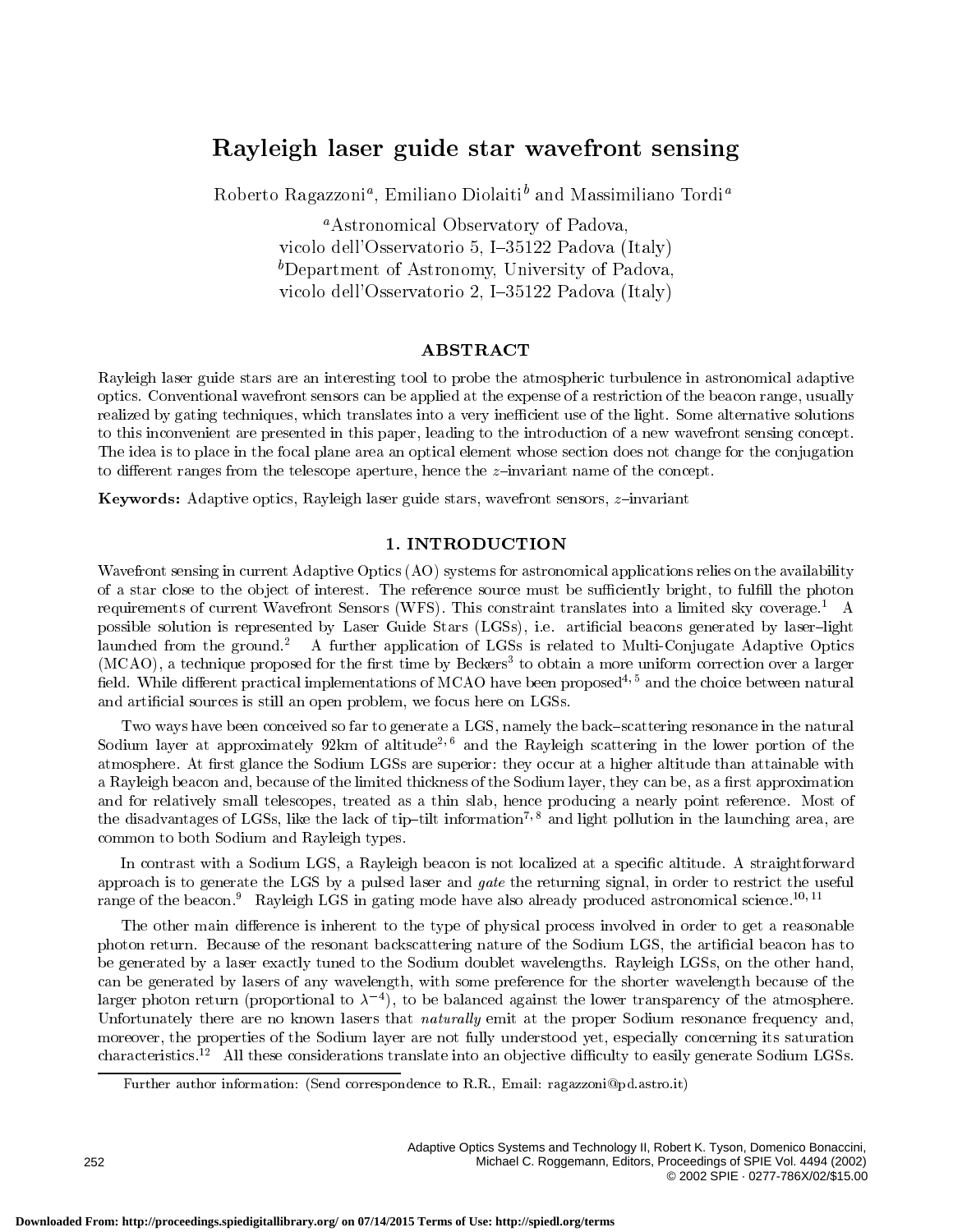Scaling to larger power and larger telescopes is another issue that, if not against Sodium LGSs, is at least able to reconduct the comparison with Rayleigh on a more common ground. For a  $D = 100$ m class telescope<sup>13,14</sup> in fact, perspective enlargement<sup>15</sup> of a Sodium spot will lead to an apparent angular size of the order of 10 arcsec, at least at the edge of the pupil and in the radial direction. A Shack-Hartmann approach, to sense such a huge spot with a precision of the order of the resolving power in the visible of such a telescope (being of the order of one milli-arcsec), needs a centroiding accuracy with a precision of the order of one part over 104, a task to be accomplished with the formidable number of  $N \approx 10^8$  photons per subaperture per integration time: this figure is greater than the full-well of currently available fast CCDs. Futhermore saturation effects in the Sodium layer should be taken into account and maybe the required power to get a useful photon return will become unrealistic. Finally, when a pulsed laser is used, it might be worthwhile to use some gating technique very similar to those used with Rayleigh beacons, introducing similar practical difficulties and drawbacks.



 $\bf r$  igure 1. In a Rayleigh LGS one can *quie* the returning pulse corresponding to a certain range interval  $\Delta n$ . The larger such a figure, the larger the photon return. However, a large  $\Delta h$  also produces some unacceptable enlargement of the spot as seen from the telescope and a trade-off is required in order to have such a defocus smaller than the beacon angular size s.

### 2. RAYLEIGH BEACONS EFFICIENCY

Let us consider a telescope of diameter D looking at a pulsed Rayleigh beacon gated to an average range h and extending for a  $\Delta h$  span (Fig.1). Let us also assume that the LGS is launched from a co-axial projector focused at the range h from the telescope aperture. The spot at the minimum waist has an angular size  $s$ ; other portions of the beacon, along the axis of the column, exhibit a certain angular broadening, because they are defocussed with respect to the h-ranged mid-point. It is reasonable to impose that such a broadening is to be limited to roughly the same angular size s: a larger spot size would result in larger photon demands to achieve the required centroiding accuracy with a Shack{Hartmann WFS. The range of the gated beacon is

$$
\Delta h \approx \frac{2sh^2}{D}.\tag{1}
$$

In order to avoid adaptive optics compensation in the launching projector it is reasonable that  $s \approx \lambda/r_0$ , where  $r_0$  is the Fried parameter,<sup>16</sup> and Eq. (1) turns out to become

$$
\frac{\Delta h}{h} \approx \frac{2h\lambda}{Dr_0}.\tag{2}
$$

Using  $D = 10m$ ,  $h = 30km$ ,  $\lambda = 500nm$  and  $r_0 = 0.2m$  one obtains  $\Delta h/h \approx 0.015$ . In principle the light coming back to the ground is hampered by the same factor, assuming for comparison that a large fraction of the Rayleigh column, corresponding to  $\Delta h/h \approx 1$ , could be used. While the calculation carried out is a sort of order{of{magnitude estimate, it is clear that with the simple gating approach a large part of the light is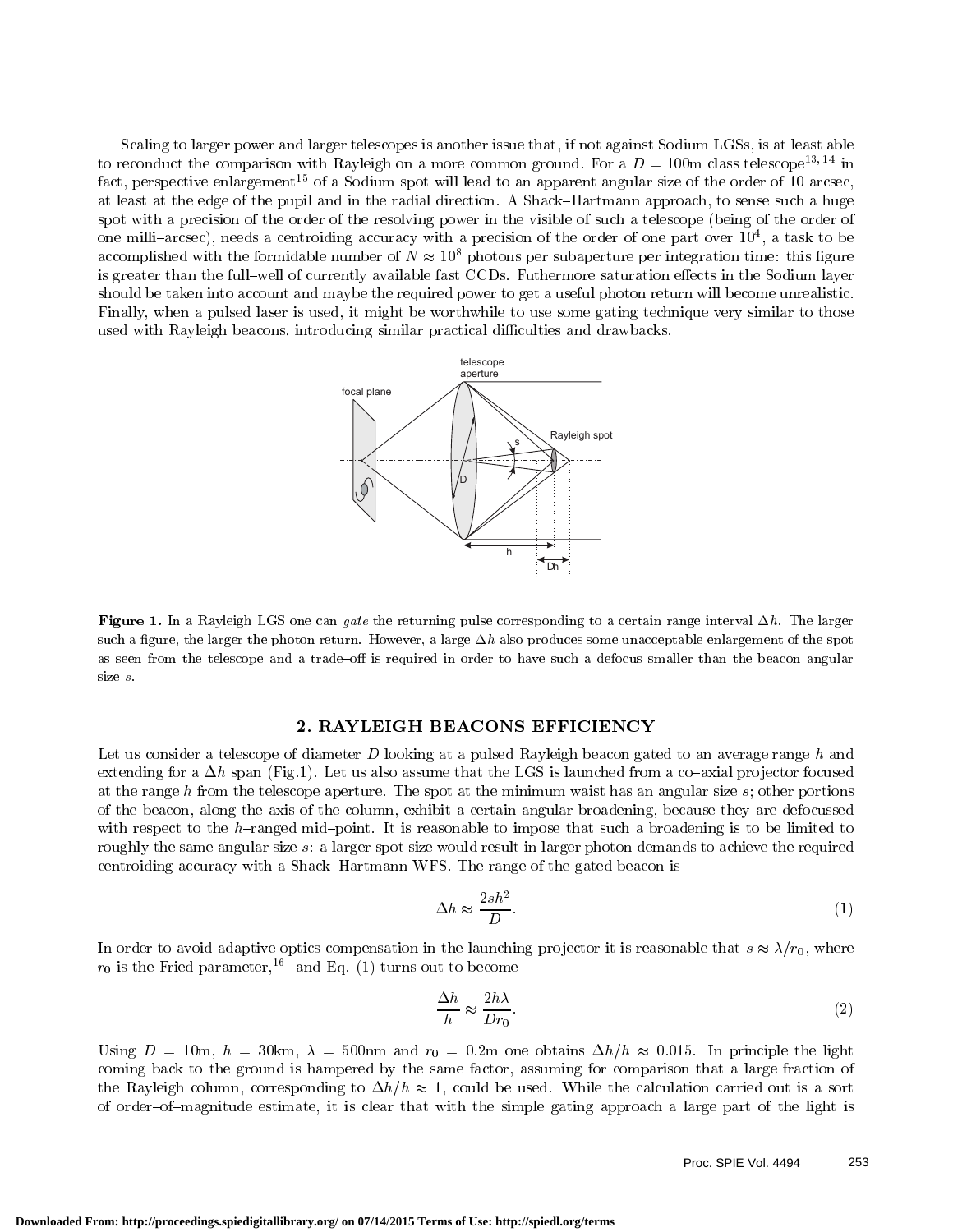essentially wasted. The attainable gain, just in terms of collected photons, is of the order of  $h/\Delta h$ , as given by the inverse of Eq. (2). This amounts to a couple of orders of magnitude for a  $D = 10$ m class telescope and rises to three orders or magnitude for a  $D = 100$ m class telescope.

## 3. IS GATING AVOIDABLE?

A possible way to avoid gating the pulse is the *movie*-like approach,<sup>17,18</sup> which however is based on detectors whose performance is beyond the current capabilities. Other approaches, that might be referred to as *continuous* gating and multiple gating, have been described in Ragazzoni<sup>19</sup> and will be briefly reviewed in this Section.



Figure 2. If a LGS is launched aside the main mirror its apparent position on the focal plane will change and, simultaneously the minimum waist position will move along a line.  $a$ ) One can place a roof-prism whose edge is aligned with such a continuous line. Provided the optical relay re-image the pupil of the telescope in this way one can, by the normalized difference of illumination on the two pupils images, retrieve the wavefront derivative along a given direction.  $b$ ) Using four LGSs fired by four equidistant positions around the main telescope and using the proper arrangement of such roof prism one can determine the derivative of the wavefront along two orthogonal direction.



Figure 3. The optomechanical layout for the multi{pyramids WFS concept. The various pyramids are here conjugated to different ranges of the LGS spot.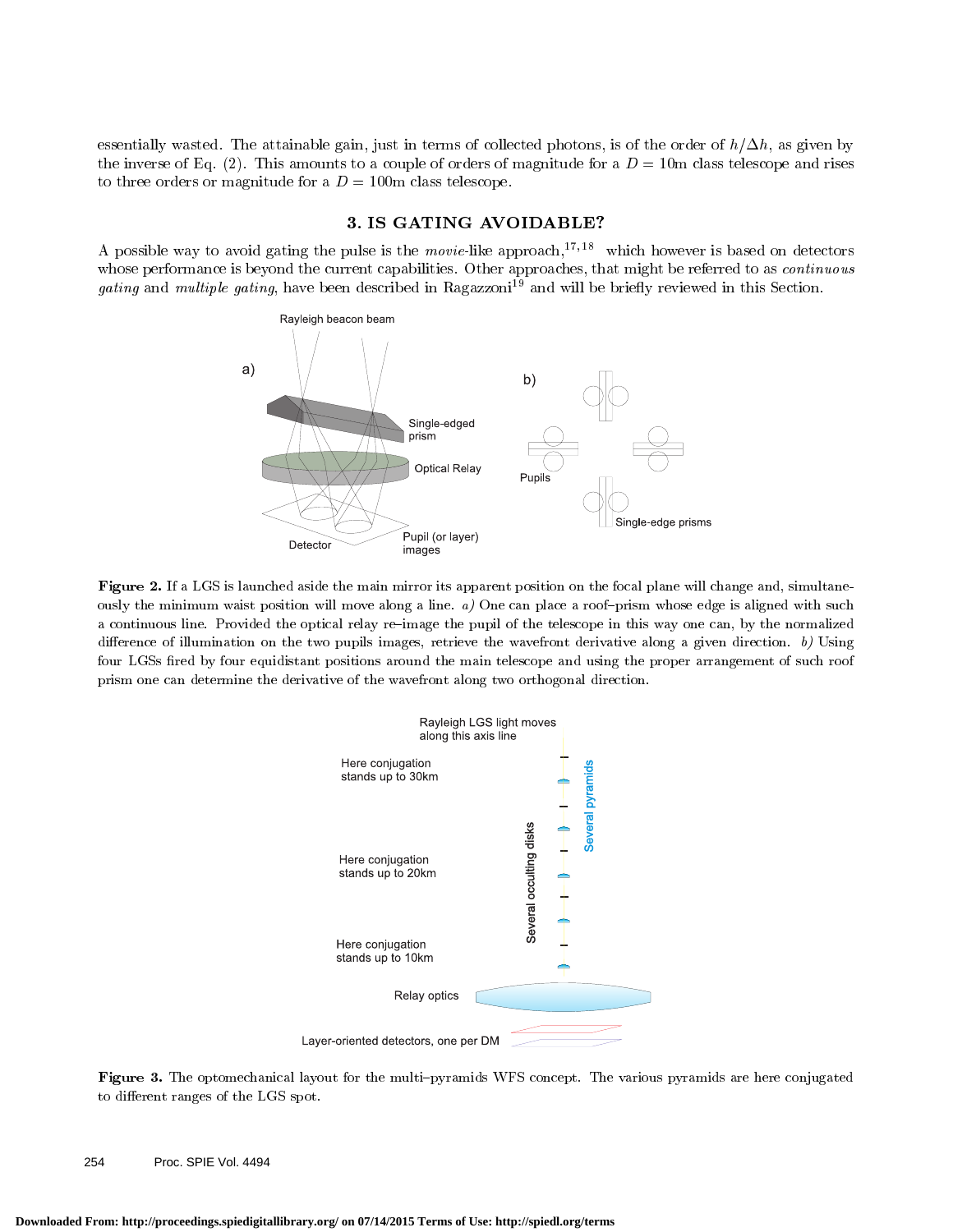Let us consider a LGS spot launched in a way that, as seen on the focal plane of the telescope, it moves laterally together with its displacement along the launching line. One can easily see that the waist zone forms a curve that is, under very general conditions, very close to a straight line. In such a situation a roof-like prism may be conceived (Fig. 2). The two faces of the prism, coupled with a relay optics able to form a couple of pupil images onto some specific detector, will lead to a signal proportional to the first wavefront derivative along the direction normal to the roof edge. More than a roof-prism is needed to cover efficiently the sampled atmosphere and to get a bidimensional wavefront map. The major drawback of this system is the opto-mechanical complexity.

A second possibility relies on the pyramid WFS,<sup>20</sup> a sort of quantitative Foucault-like sensor whose signal is given by a pupil plane illumination pattern. The basic idea is to place a sequence of pyramids along the line described by the spot waist in the image space, as the Rayleigh pulse sweeps the atmosphere (Fig. 3). In the time window during which the spot lies sufficiently close to the pin of a pyramid, the WFS produces some useful signal. In the meantime all the other pyramids are in the shadow of the telescope central obstruction. Some occulting disks might be placed between the pyramids to avoid any unwanted light to reach the pupil plane detector. The overall efficiency of such a system is lowered because the useful range is less than  $\Delta h$ , due to the non-continuous character of the wavefront sensing device.

## 4. Z-INVARIANT WAVEFRONT SENSING

The solutions presented in the previous Section have been a first attempt to collect as much light as possible from the LGS, without any moving part, in order to avoid gating the beacon. The  $z$ -invariant concept<sup>21</sup> is an evolution of those ideas. The proposed wavefront sensing device (Fig. 4) consists of a reflecting rod of radius  $r$  and a re-imaging optical element. The rod is placed at the focus of the mid-ranged Rayleigh spot; different portions of the rod along the optical axis are conjugated with different ranges, allowing the device to track the motion of the pulsed beacon. In the following, we place no limit on the  $\Delta h$  figure, representing the useful range of the LGS.



Figure 4. A zinvariant WFS, represented by a re
ecting rod placed after the focus of an innitely distant source. Each portion of the rod corresponding to a fixed  $z$  is conjugated with a different range from the telescope aperture. The re-imaging optic at the left of the rod forms an image of the exit pupil onto an observation plane. In the absence of wavefront aberrations, the intensity pattern on this plane is just a 1 : 1 re-imaging of the pupil. If the outcoming wavefront is aberrated, the pupil image presents intensity modulations. In all our considerations, the exit pupil is assumed to be at infinite distance, i.e.  $|z_p| \to \infty$ .

In the absence of aberrations, the system forms an upright image of the exit pupil, whereas if the wavefront is aberrated the pupil image exhibits surface brightness modulations. Given the rotational symmetry, it is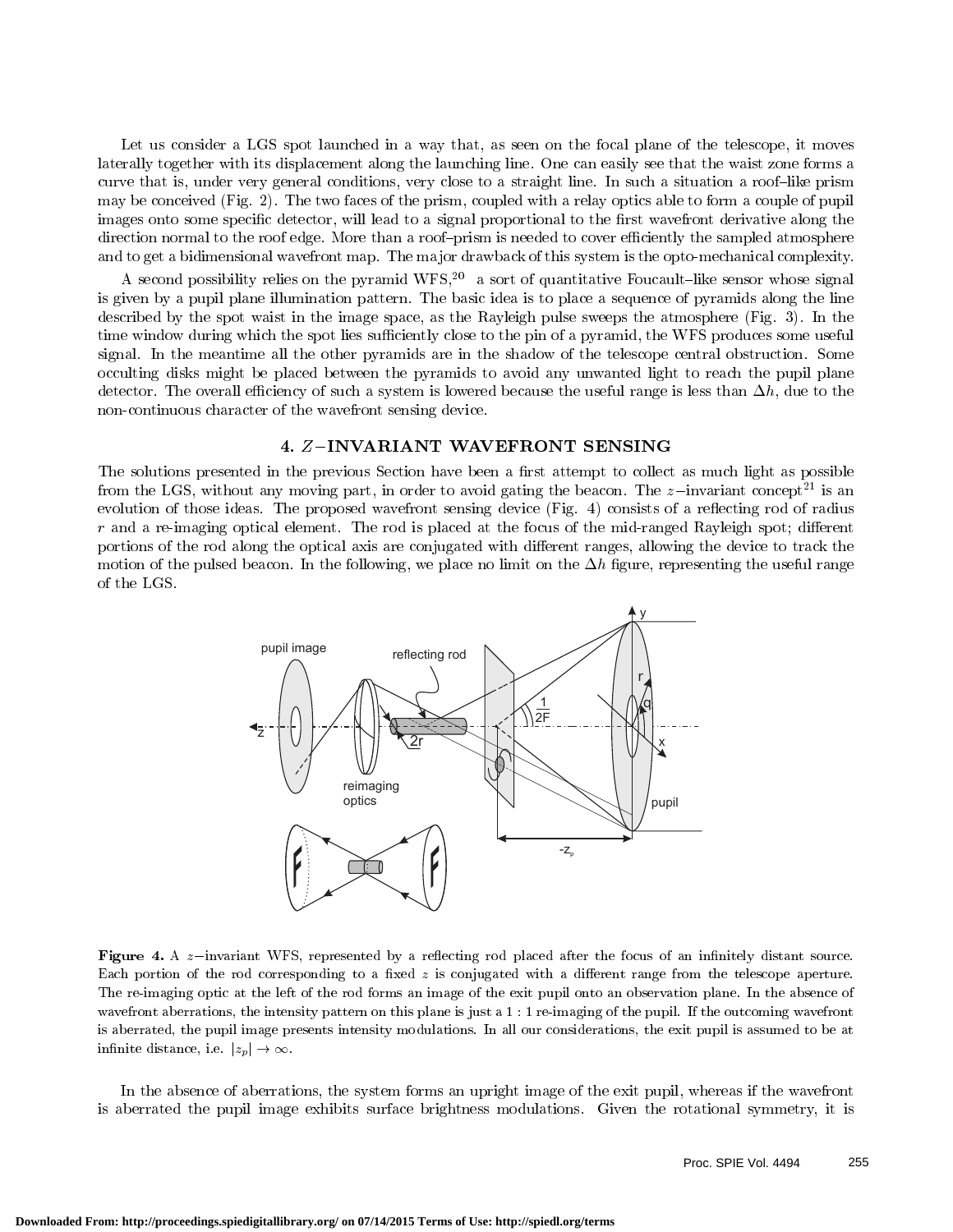

Figure 5. A spot of size <sup>b</sup> at the rod surface (left) is spread over an arc on the pupil (right). This poses limits on the radius r of the rod, in order to avoid an arc larger than the Fried parameter  $r_0$ .

convenient to introduce on the exit pupil a system of normalized polar coordinates  $(\rho, \theta)$ , where  $\epsilon \leq \rho \leq 1$  and  $\epsilon$ is the telescope obstruction ratio. In the approximation of infinitely distant pupil and neglecting the finite spot size, it has been shown that the device is sensitive to the second-order derivative of the wavefront  $W$  with respect to the variable  $\theta$ . However it is insensitive to the derivative  $\partial W/\partial \rho$ . If the rod surface has a variable reflectivity, for instance proportional to  $\exp(-kz)$ , then the relative surface brightness variations across the pupil image are given by

$$
\left|\frac{\Delta I}{I}\right| \approx \frac{4F}{r\rho}\frac{\partial^2 W}{\partial \theta^2} + k\frac{4F^2}{\rho}\frac{\partial W}{\partial \rho}
$$
\n(3)

where  $F$  is the focal ratio of the telescope; the higher order terms have been neglected in the above expression.

A finite spot size, of angular size  $s = \lambda/r_0$ , translates into a smearing of the pupil (Fig. 5) over a certain spatial scale, which must be smaller than the Fried parameter  $r_0$ . This leads to a constraint on the minimum radius of the rod, which, according to Eq. (3), limits the sensitivity to the angular part of the aberrations. Imposing the same sensitivity to the angular and radial parts of Eq. (3), a further constraint derives on the constant  $k$ , describing the surface reflectivity. Large values of  $k$  would limit the overall reflectivity of the rod, translating into a subtle form of gating. It has been found, however, that the rod reflectivity is typically only slightly smaller than unity.

The first result of these considerations is that the rod WFS has quite low sensitivity. A one-wavelength wavefront aberration introduces a relative brightness modulation

$$
\left(\frac{\Delta I}{I}\right)_{\text{ROD}} = 4\eta \left(\frac{r_0}{D}\right)^2\tag{4}
$$

where  $\eta$  is the overall reflectivity of the rod. The obtained figure is rather low, compared to the relative intensity variation on a quad-cell of a Shack-Hartmann WFS, given by

$$
\left(\frac{\Delta I}{I}\right)_{\text{SH}} = \frac{r_0}{D} \tag{5}
$$

In the case of the rod WFS, however, the useful range of the beacon is much larger than in the gated approach, according to the inverse of Eq. (2). The effective gain of the non-gated rod WFS over a gated Shack-Hartmann is therefore

$$
G = \frac{2\eta r_0^2}{\lambda h} \tag{6}
$$

With some reasonable numbers, like  $\eta \approx 0.5$ , the gain becomes  $G \approx 4$ . This figure, accepted as it is, shows that, despite the low sensitivity, there is a marginal advantage using such a WFS with respect to the traditional ones. Furthermore the detector side or the optomechanics involved, depending upon how the gating is performed, will become greatly simplified.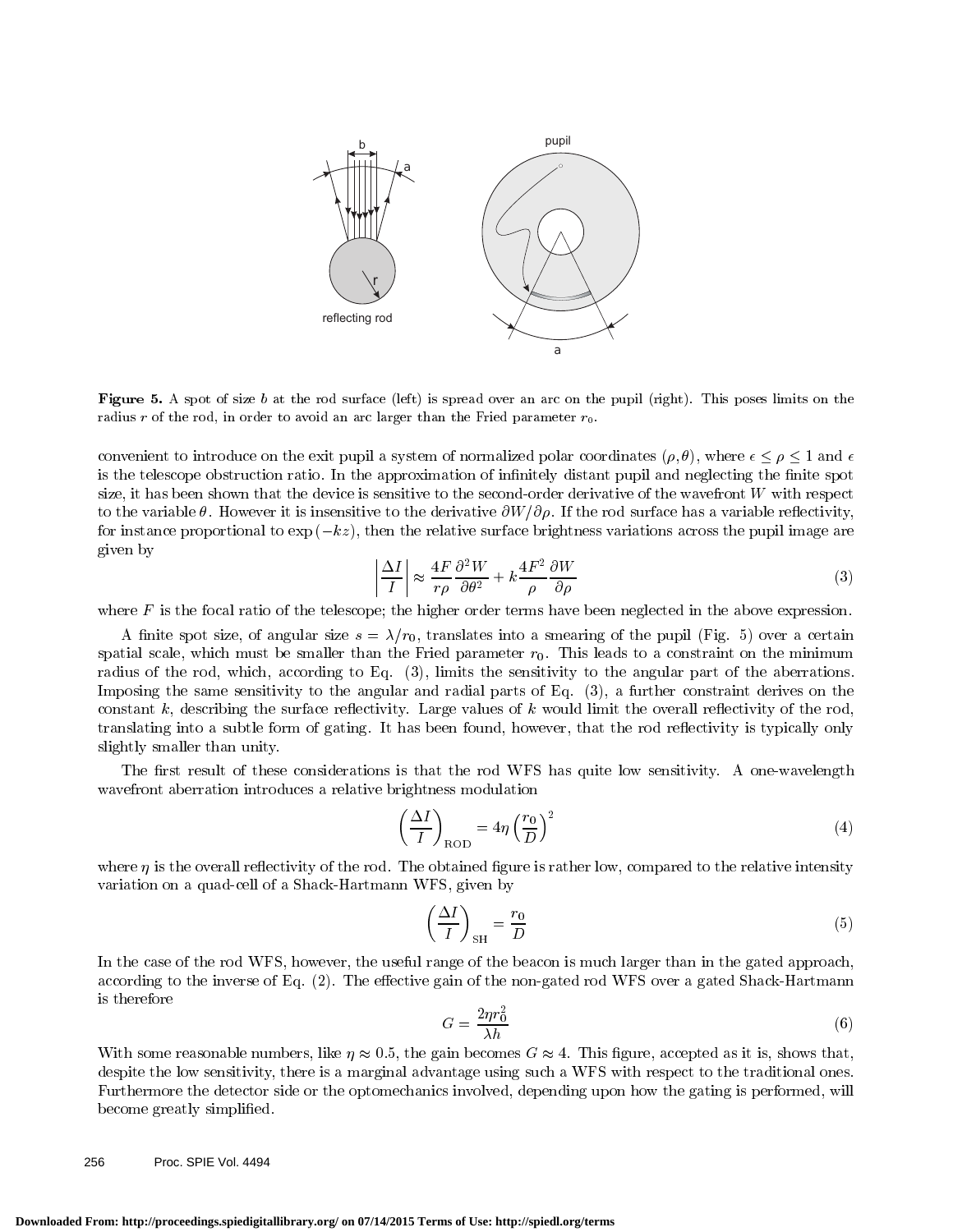## 5. DISCUSSION

New wavefront sensing solutions, designed explicitely for Rayleigh beacons, have been discussed. A new class of WFSs, named  $z$ -invariant, has been introduced with the example of the reflective rod. The proposed device has a very simple optical setup and is slightly superior to conventional wavefront sensing approaches, based on the gating technique. The gain is essentially due to the extension of the useful range of the beacon, a consequence of the  $z$ -invariance property. The weak point of the rod WFS is the low sensitivity; the main reason is that on the angular side, related to the  $\partial W/\partial \theta$  term, the WFS relies on the spreading of the light pencil on the edge of the pupil (as illustrated in Fig. 5) and therefore it is constrained by the rod radius. One could conceive  $z$ -invariant WFSs with other sectional shapes, for instance a square section, which however would suffer from other limitations and would lead to a more complex optomechanical layout. Once the sensitivity problem is overcome, the radial part might become the weak point of this class of WFSs. A possibility might be to slightly relax the  $z$ -invariance property, for instance using a device whose sectional shape remains constant along the  $z$ axis, while the sectional size changes smoothly.

As a final remark, we notice that the rod WFS is a pupil plane one and therefore can be optically implemented in a layer-oriented MCAO configuration,<sup>5</sup> as shown in Fig. 6. Several Rayleigh beacons may be used to sense the turbulence in a volume of atmosphere. Each beacon has to be coupled to a rod and a single re-imaging optic forms an anamorphic copy of the sensed atmospheric volume, where several detectors may be placed. This optical combination of the light from the reference sources is actually very well suited to natural guide stars, i.e. in a usually low signal-to-ratio regime; in the case of Rayleigh beacons the larger photon return might be exploited in a numerical layer-oriented scheme, reading the signal from each beacon on a separate detector and then combining the information in a layer-oriented fashion by means of a wavefront computer.



 ${\bf r}$  igure  ${\bf o}$ . The rod we s is a pupil-plane one and might be applied in a layer-oriented MCAO configuration. In principle one may conceive a system with a set of Rayleigh beacons and several rods coupled to a single large reimaging optics. The rods could be directly glued to the front surface of the lens. To keep the picture simple, marginal rays are shown here only for a couple of Rayleigh beacons.

Thanks are due for the useful discussions to Piero Salinari and Simone Esposito (Astrophysical Observatory of Arcetri, Italy) and to David Kirkman (Center for Astrophysics and Space Science, University of California, San Diego).

#### REFERENCES

- 1. J. Beckers Annual review of astronomy and astrophysics 31, p. 13, 1993.
- 2. R. Foy and A. Labeyrie  $A\mathcal{C}A$  152, p. L29, 1985.
- 3. J. Beckers Proc. SPIE 1114, p. 215, 1989.